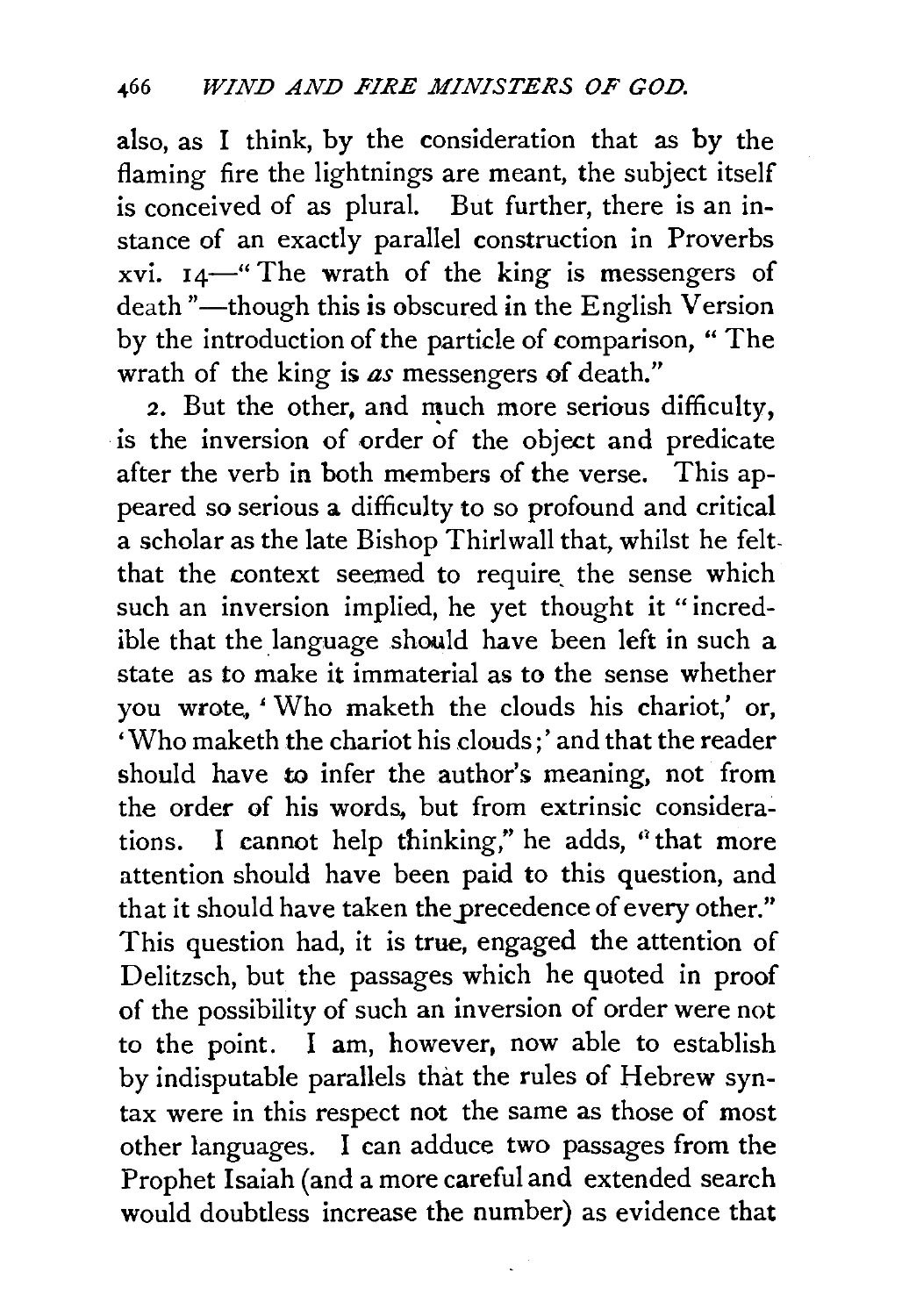what seemed "incredible" to Bishop Thirlwall, was, nevertheless, admissible, and that it was really indifferent to a Hebrew writer which order he employed. Thus, in Isaiah xxxvii. 26-" That thou shouldest be to lay waste defenced cities (into) ruinous heaps "-in the Hebrew order the predicate, "ruinous heaps," comes first after the verb, and the object, " defenced cities," last. Again, in Isaiah lx. 18-" Thou shalt call thy walls Salvation, and thy gates Praise "-the Hebrew order is, "Thou shalt call Salvation thy walls, and thy gates Praise," it being evident that it was a matter of perfect indifference to the writer whether he placed the object or the predicate first. In the former of these examples it might of course be said that the verb " to lay waste " attracted into closer proximity to itself the predicate "ruinous heaps." But the latter is quite conclusive as to the condition of Hebrew syntax, and is strictly parallel to the construction in Psalm civ. There can no longer, therefore, be any doubt that the rendering which is most in accordance with the context is also perfectly justifiable on grammatical grounds, and we ought to render :

> Who maketh the winds his messengers, The flaming fire his ministers.

> > J. J. STEWART PEROWNE.

## *THE PHARISAIC MODE OF WASHING BEFORE MEAT.*

## A BIBLICAL NOTE.

ST. MARK VII.  $3.$ -" The Pharisees, and all the Jews, except they wash their hands *oft,* eat not, holding the tradition of the elders." The word here translated *oft* ( $\pi\nu\gamma\mu\hat{j}$ ) is one of the crosses of the critics, and has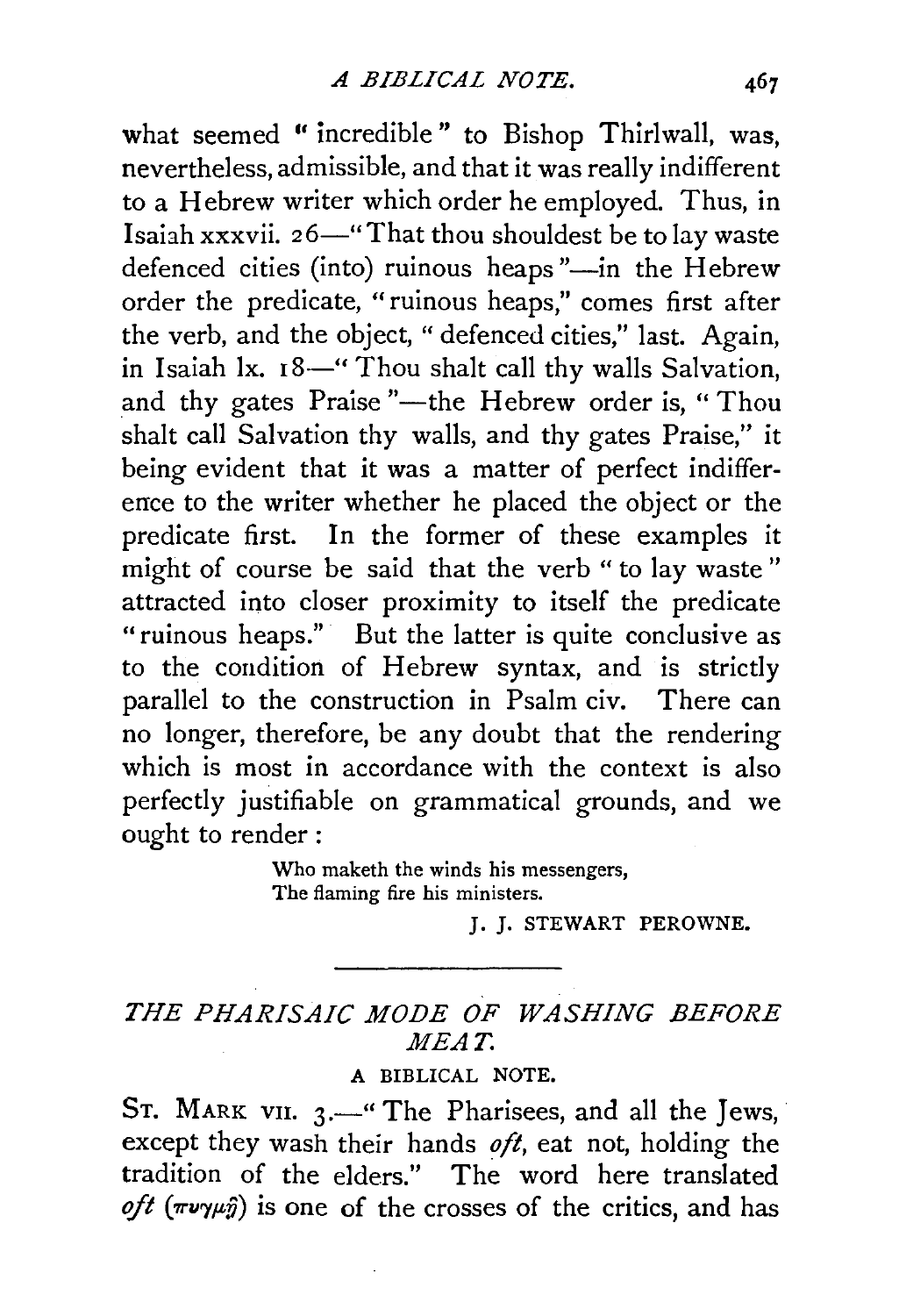occasioned a very extraordinary amount of research and discussion. The ancients themselves, who lived comparatively near to the Evangelist's time, and were familiar with Greek as a spoken language, regarded the word as peculiar and debatable. Hence, in the old Latin versions-the "Italic"-which preceded Jerome's Vulgate, it receives quite a variety of translations (*pugillo, prius crebro, primo, momento, subinde*). The word literally means, *with closed hand,* or *with the fist* (compare  $\pi \nu \varepsilon$ ). But what the Evangelist could mean when he says, *except they wash the hands* '' *with closed hand,"* looks perplexing enough. Had it been the case that there was satisfactory evidence, derivable from the Rabbinical writers, that the Jews were accustomed to close the operating hand when washing the other, so that the hand operated on was rubbed, not with the palm, but with the knuckled part of its fellow -that part which washerwomen use when washing clothes—then there would never have been any dispute concerning the Evangelist's meaning. But there is no such evidence, although the whole extent of Rabbinical literature has been carefully ransacked. Some eminent critics, nevertheless, such as Beza, Fritzsche, Meyer, Grimm, adhere to the idea that Mark must have meant that the washing was performed *with the fist.* The same opinion seems to have been entertained by Michaelis, who, in his translation, inserts a long paraphrase of the words ( *wobey aber das Waschen fur genug gchalten wird, wenn..auch die Faust geballet ist).* Grotius had somewhat of the same notion, only he supposed that the meaning is-that the fist was washed by the other hand *(manum in pugnum compositam manu altera lavabant*). This seems almost to reverse the picture of the process that is naturally suggested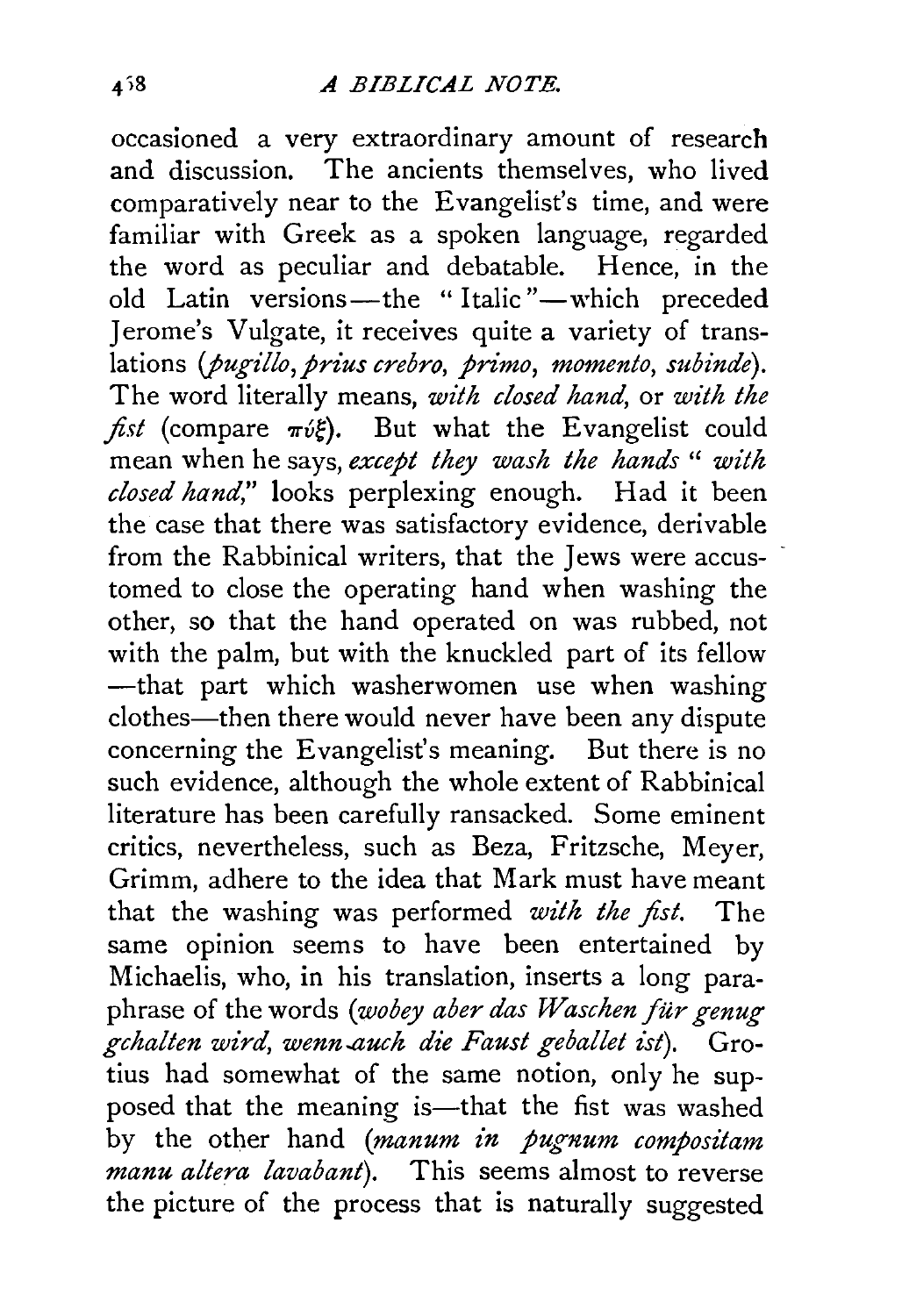by the Evangelist's expression. Yet Calov approves of it.

Lightfoot took an entirely different view of the phrase. He thought that the debatable word meant *to the wrist.* Hammond, Whitby, Wells. Bengel, took the same view. But (1) the word in itself does not mean *the wrist;* and (2) even though it did, the form in which it is employed could not mean *as far as the wrist,* or *up to the wrist.* Le Clerc saw this, and hence, in his Latin translation of Hammond, as well as in his French translation of the Gospel, he interpreted the w0rd as meaning *by putting the fist into water (en mettant le poing dans l'eau*)-an interpretation, however, that involves almost as large an amount of arbitrariness as is characteristic of the explication which he rejects. Theophylact exaggerates Lightfoot's notion, and interprets the word as meaning  $u\phi$  to the etbow  $(\frac{\partial \phi}{\partial x})$ *TOV arytcwvor;),* because, says he, the term does mean *the length from the elbow to the tips of the fingers.* Certainly the term is a measure of length *from the elbow to the lingers* (strictly, it would appear, *to the closed .fingers:* see *Step hen's Thesaur. sub voce)* ; but it is difficult to see how it could ever be the case that the Evangelist's expression could mean *up to the elbow.* 

Scaliger, Drusius, Cameron, and many others, take substantially the view of Theophylact, though under a peculiar phase derived from one of the petty precepts of the Rabbis regarding the ceremonial purification. The Rabbis enjoined that a double washing of the hands should be attended to before eating. In the first of the two *the hands were to be held upward, that the polluted water might run off at the elbow.* In the second, which "purified the water of the first washing," the hands were to be held downward. (See Buxtorf's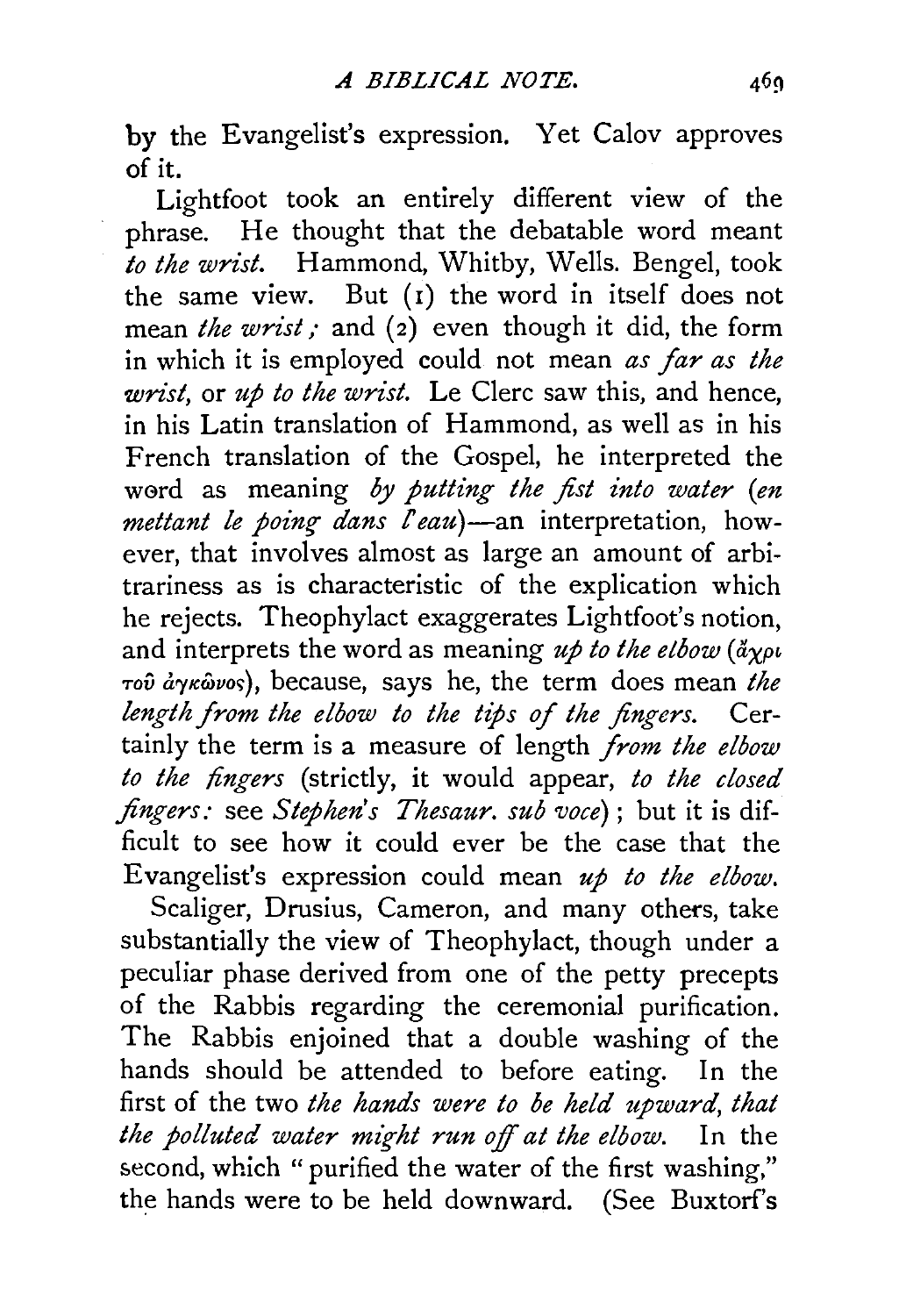Lexicon Talm. p. 1,335.) The critics named suppose that the Evangelist has reference to the elevation of the hands. The Evangelist's expression, however, remains as puzzling as ever, both  $(i)$  as regards the fact that it is the *fist*, or *closed hand*, that is spoken of, and ( 2) as regards the form of the phrase, " *with* " *closed hand.* 

Wetstein - followed by Wakefield and Principal Campbell-takes an entirely different view. He supposes that the debatable word means *a handful (of water).* Hence Wakefield translates, *for the Pharisees and all the 7 ews never eat "without throwing a handful of water over their hands."* Principal Campbell translates correspondingly, *For the Pharisees, and indeed all the :Jews, eat not unt£1 they have washed their hands, "by pouring a little water upon them.*" It is an ingenious cutting of the knot. But it is entirely unwarrantable. The debatable word does not mean *a handful.* The debatable expression-standing absolutely, as it does -cannot mean *a handful of water I* 

What, then, are we to make of the phrase ? Our Authorized Translators have rendered the disputed word, oft. It was Wycliffe's rendering, and Tyndale's, and Coverdale's. It was the rendering of the Anglo-Saxon Version *(gelomlice)* and of the Gothic *(ufla).* It was adopted, too, into the Geneva, and reproduced in the Rheims. It was Erasmus's rendering. More than all, it was the rendering of the Vulgate *(crebro),* the fountainhead of the whole series of repetitions. Erasmus conjectured that the debatable word was a corruption, and that Mark must have used another word which means *frequently* (" $\pi v \kappa v \hat{\omega} s$  aut  $\pi v \kappa v \hat{\omega}$  aut  $\pi v \kappa v \hat{\eta}$ "). The translation therefore, so far as Erasmus is concerned, is founded on a conjectural reading. And it is not un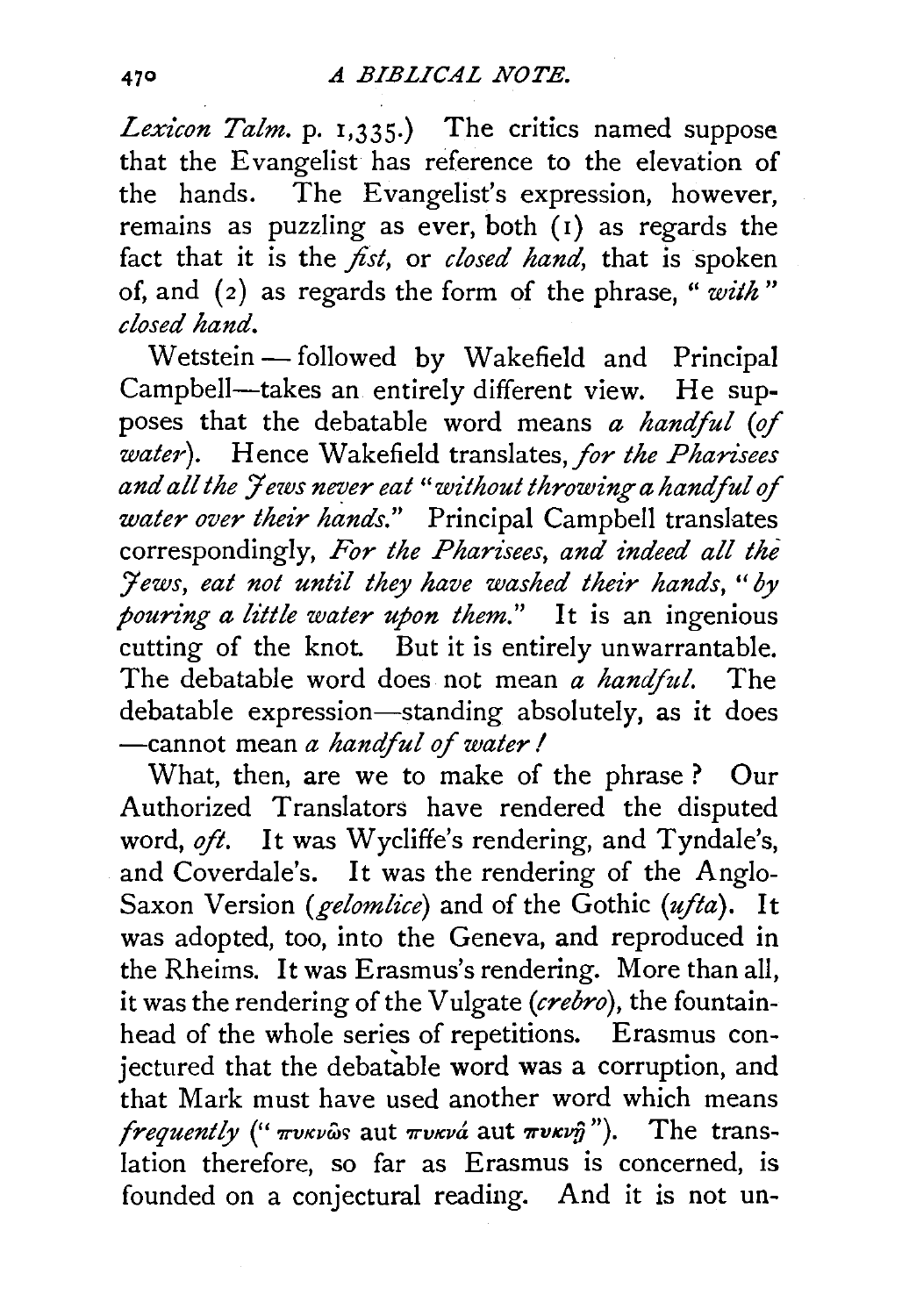likely that Jerome himself was just as completely puzzled as Erasmus, and hence the Vulgate Version. It is a remarkable fact, however, that one of Erasmus's conjectural readings—the middle one—is actually found in the Sinaitic manuscript  $(x)$ , and thence it has actually been introduced into the Evangelist's text by Tischendorf, in the eighth edition of his New Testament. It is a marvellous deference to pay to the fine Old Manuscript. It is far too much, however. The writer of the Manuscript had manifestly been puzzled by the term which he found in the text from which he copied, and, being unable to understand it, he assumed that it was a mistake, and corrected it accordingly. If *the debatable word was not in the Evangelist's autograph, it is inconceivable that any transcriber would ever have inserted it.* And when we dip into the matter a little farther, we may easily see that the reading of the Sinaitic manuscript, if interpreted according to the rendering of the Vulgate *(oft,* not *much),* could never have been the original reading. There is not an atom of evidence that either the Jews in general, or the Pharisees in particular, or any peoples or persons or person, ever made it a matter of conscience, or a matter of practice, *to wash the hands "frequently* " *before partaking of food.* 

What then? There remains the interpretation of the Syriac-Peshito Version. It renders the debatable word adverbially, by a term which means *carefully* or *diligently.* It is the same term which is employed in its translation of Luke xv. 8. And, assuredly if the debatable word can bear such an interpretation, all the exegetical exigencies of the case would seem to be met to a nicety. One should suppose that a perfunctory washing of the hands would not have satisfied the